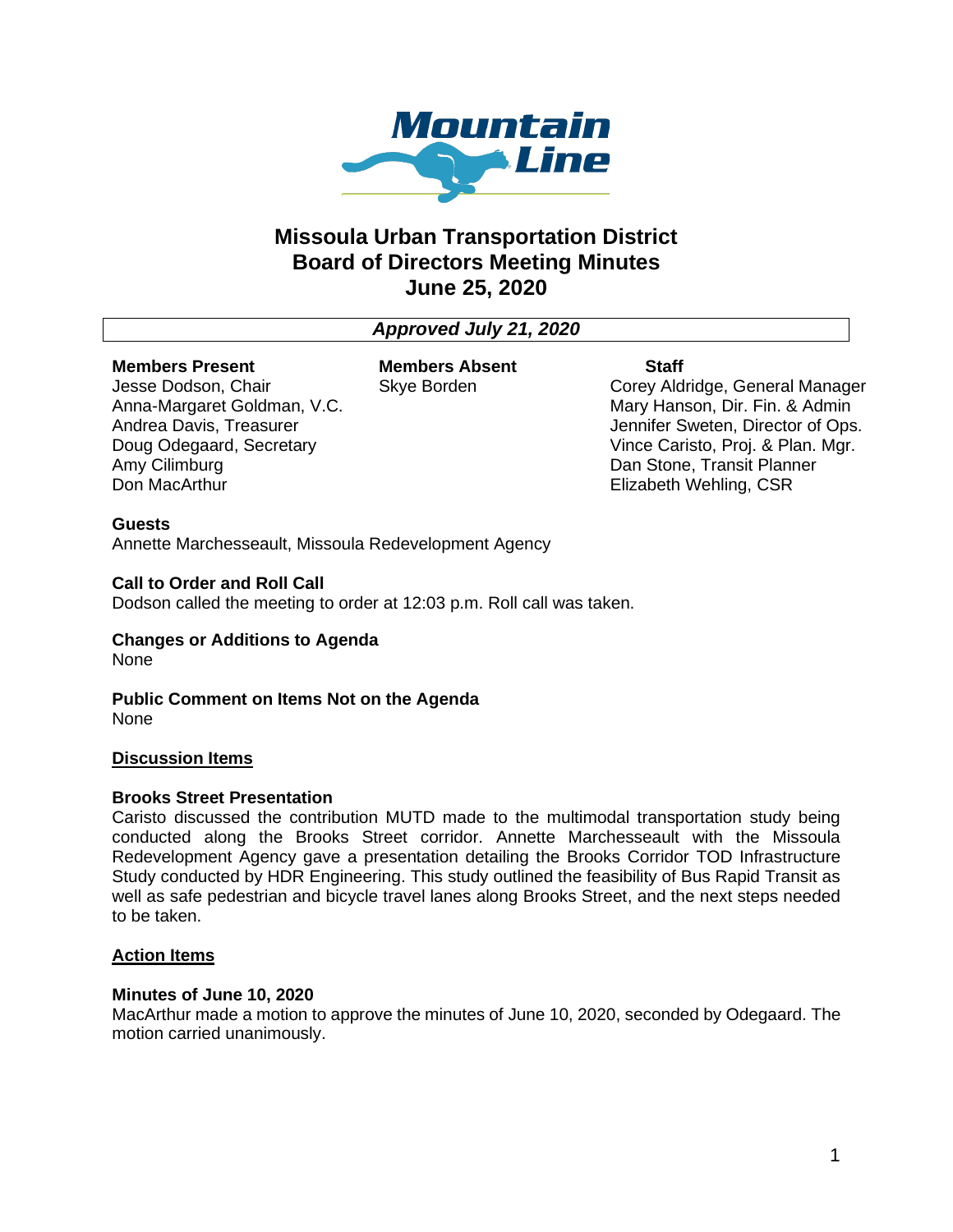#### **May 2020 Financial Statements**

Davis presented the May 2020 Financial Statements. Revenue receipts are on budget. A second portion of property taxes projected to be received in June. The Federal Operating Assistance has also been received. All departments have seen a decrease in expenses due to COVID-19.

The roof repair at the Transfer Center and office remodel for the Shakespeare Street has not occurred and is being carried forward to the Fiscal Year 2021 budget.

All reserves are fully funded in accordance with the Board Reserve Policy. CARES funding received by MUTD may be distributed to the Facilities and Fleet Reserves. Odegaard added that the Finance Committee discussed combining the 2013 Mill Levy Reserve and the Operating Reserve. Hanson is planning to create more efficient financial reports after they are consolidated.

Davis made a motion to accept the May 2020 Financial Statements, seconded by Cilimburg. The motion carried unanimously.

#### **FY2021 Proposed Budget**

Hanson summarized the FY2021 Proposed Budget. Revenue will be up 71% in comparison to the FY2020 budget due to the CARES grant funding. Federal Operating Assistance will be up 1.67%. Property tax revenue anticipated increase of 2.5%, but property tax valuations will not be completed until August 2020. Permissive Medical Levy will remain the same in accordance with Resolution 20-08.

Operating expenses will see a 2.9% increase overall. Hanson proposes to place the CARES funding into the other revenue line so future budget comparisons are comparative. Special projects budgeted will cost around \$1.4 million and include the Shakespeare Office remodel, the bus wash replacement, mill levy project and the IT/ Paratransit software.

Hanson proposes to not add to the Operating Reserve but instead fund Facility Capital Reserves and add \$1.1 million into the Fleet Replacement Reserves. Two capital projects are being carried over from FY2020, which are the Bus Stop Shelter Master Plan and the Security Camera update. \$153,000 is anticipated in federal funding towards capital projects, with \$62,000 being the local match. Operating Assistance is apportioned at 2% greater than FY2020 and CMAQ is consistent with last year. Investment income is reduced by 43%. Zero-fare, Missoula County, and Advertising are not expected to fluctuate from the FY2020 budgeted amounts. Discussion ensued regarding reserve allocations.

Expenses reflect the FTE count for 48 Operators in FY2021,and union negotiations are due to begin soon. There are no changes in health benefits for FY2021. Commercial insurance is increasing 7%, largely because of the six (6) Proterra electric buses and additional Paratransit vans added to the fleet. Operations expenses are budgeted to increase by 2.29%. The fuel budget has been reduced due to the addition of the electric buses to the fleet. Maintenance budget has increased by 1%. Marketing expenses are budgeted at \$120,000. Administration expenses are increasing by 5.5%. Professional and Technical contracts are increasing by 20%. Office chairs and ergonomic office equipment included in the FY2020 budget will roll over to the FY2021 budget and will be replaced as the office remodel occurs in the Fall of 2020. Three (3) additional Paratransit vehicles are anticipated to be delivered in the beginning of FY2021.

Davis made a motion to approve the FY2021 Proposed Budget, seconded by MacArthur. The motion carried unanimously.